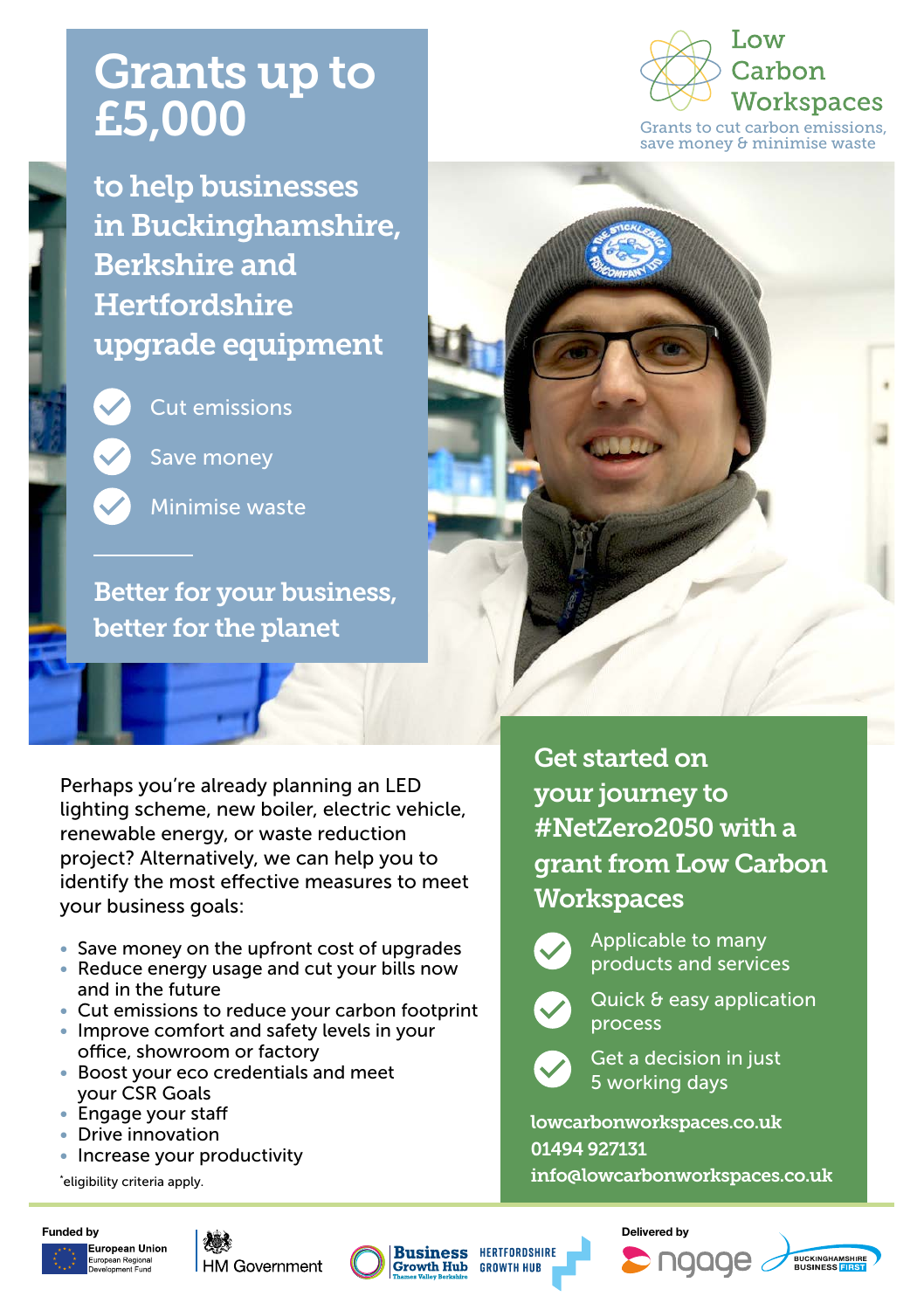#### Success Stories It's working for them … watch the videostories<br>here



### Reducing waste and improving the bottom line

- New biomass boiler using waste wood to replace gas heating
- Annual Savings: £71,000 off landfill costs and £18,000 on gas bills
- Annual Carbon Reduction: 191 tonnes  $CO<sub>2</sub>e$ equivalent to the annual mileage of 40 cars!



"It's done wonders for us. We're spending the money saved on new tooling and staff. It's made our people think, we can do things differently – improve the business, whilst doing our bit.

Wayne Draper, Skirting 4 U



#### Brightening up the experience for customers and staff

- Better product display and lighting levels in workshop
- Annual Savings: £1,000 on electricity bill
- Annual Carbon Reduction: 2 tonnes CO<sub>2</sub>e

"Our customers look for the wow factor and the highest commitment to sustainability. With the new LED lighting the doors in our showroom look much more striking. We've more lights with less energy output and carbon emissions. It's the right thing to do and creates a nicer environment for our staff."

Elizabeth Assaf, Urban Front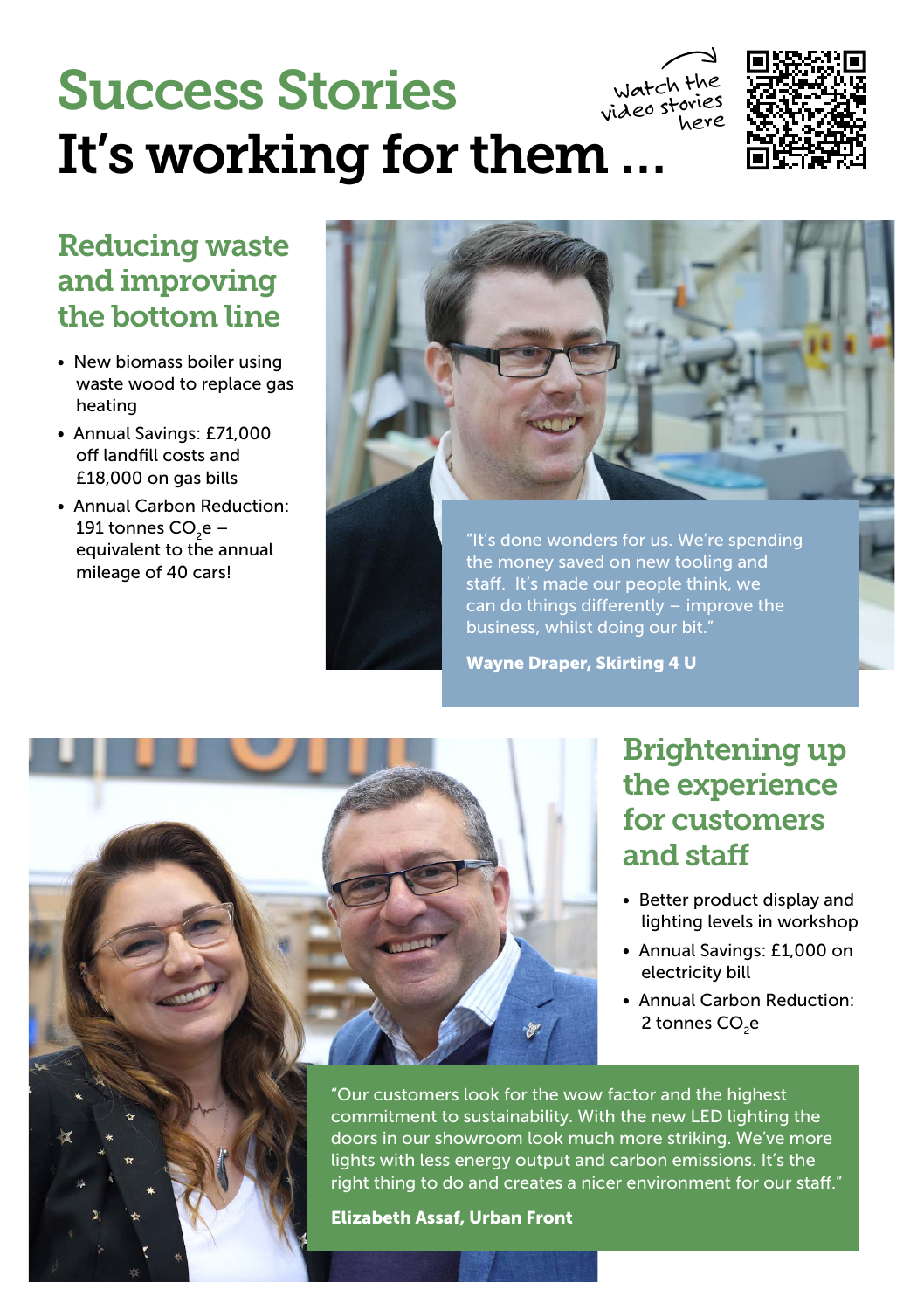# It could work for you too...

Watch the videostories<br>here



#### Boosting productivity and conserving resources

- A new air compressor in a blast etch cabinet for alloy wheels
- Annual savings: £990 on electricity plus water bills
- Annual Carbon Reduction: 2 tonnes CO<sub>2</sub>e



"We are saving water, electricity and time. The grant helped fund a new air-compressor which made our team more productive. We can clean up an alloy wheel in around a third of the time compared to before, and the compressor is much more energy efficient."

Howard Rolle-Darke, Alloy Weldcraft



Driving service innovation and changing consumer behaviour

- Electric delivery van
- Annual savings: £2,000 in fuel costs
- Annual carbon reduction: 3 tonnes of carbon CO<sub>2</sub>e

"Right from the start we knew we wanted to make our business as environmentally friendly and sustainable as possible. Our new electric van is a customer-facing symbol which demonstrates our genuine commitment to being eco-friendly. Our customers really get the environmental message and we've been inundated with enquiries and new customers."

Anne Benson, Spotless Garments